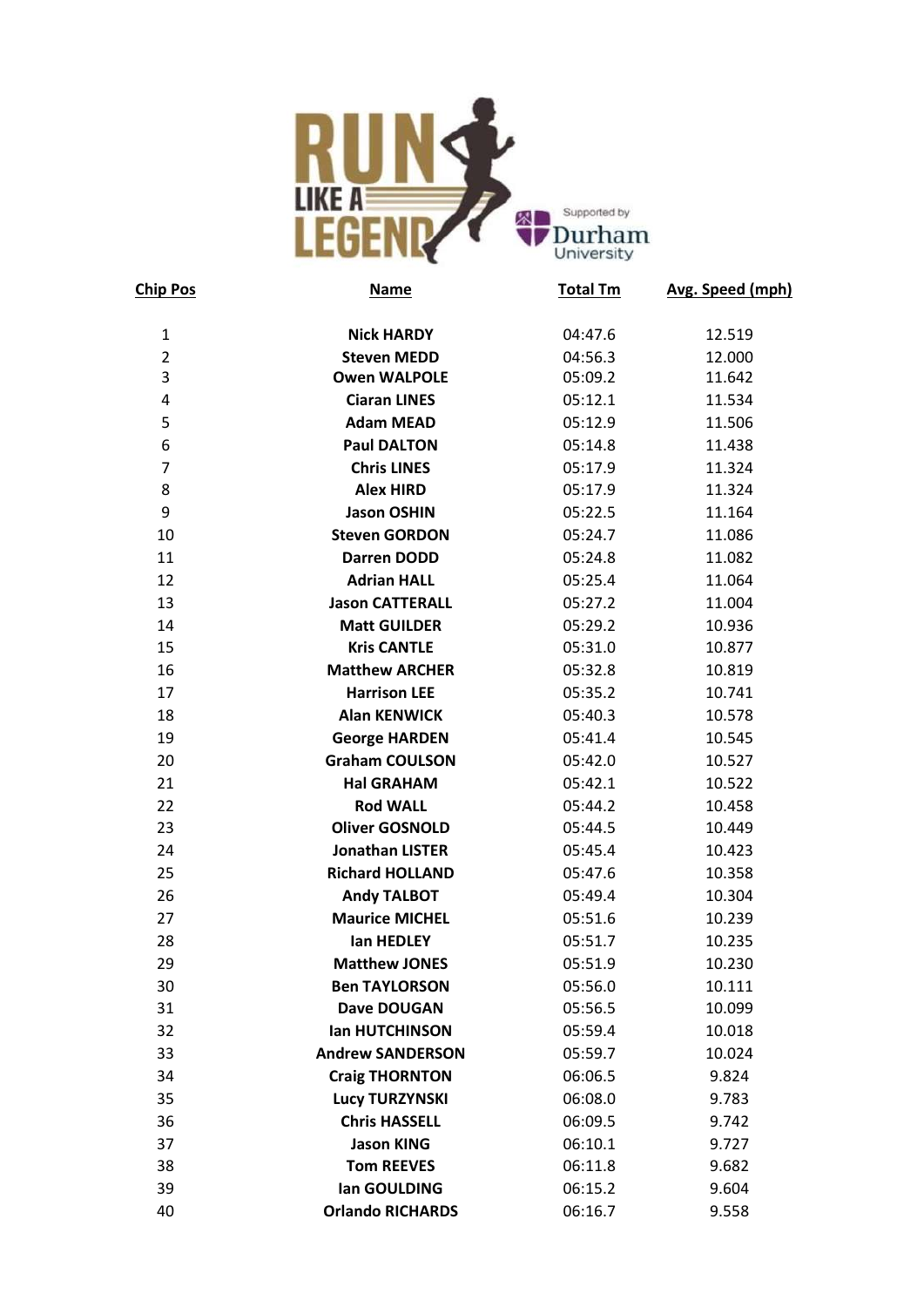

| <b>Chip Pos</b> | Name                     | <b>Total Tm</b> | Avg. Speed (mph) |
|-----------------|--------------------------|-----------------|------------------|
| 41              | <b>Grace CARTER</b>      | 06:18.1         | 9.525            |
| 42              | <b>John COULSON</b>      | 06:18.5         | 9.511            |
| 43              | <b>Matt LONG</b>         | 06:18.5         | 9.511            |
| 44              | <b>Matt LONG</b>         | 06:19.6         | 9.483            |
| 45              | <b>Mick DAVIS</b>        | 06:20.7         | 9.455            |
| 46              | <b>Alex WITTY</b>        | 06:21.5         | 9.436            |
| 47              | <b>Neil STEPHENSON</b>   | 06:23.6         | 9.385            |
| 48              | <b>Shaun DAY</b>         | 06:24.2         | 9.369            |
| 49              | <b>Raf RADCLIFFE</b>     | 06:27.2         | 9.298            |
| 50              | <b>Barry FROST</b>       | 06:27.6         | 9.288            |
| 51              | <b>Sophie McPHILLIPS</b> | 06:28.4         | 9.268            |
| 52              | <b>Paul NOBLE</b>        | 06:28.4         | 9.268            |
| 53              | <b>Danny SEAMAN</b>      | 06:28.8         | 9.259            |
| 54              | <b>Christopher BATTY</b> | 06:31.0         | 9.208            |
| 55              | <b>Peter ROGERS</b>      | 06:31.9         | 9.186            |
| 56              | <b>Antonia BRESLIN</b>   | 06:32.3         | 9.178            |
| 57              | <b>Robert HEWITSON</b>   | 06:32.3         | 9.177            |
| 58              | <b>Andrew HAY</b>        | 06:33.5         | 9.165            |
| 59              | <b>Jamie OSHIN</b>       | 06:35.6         | 9.099            |
| 60              | <b>Ashton HARRISON</b>   | 06:36.7         | 9.074            |
| 61              | <b>Darren WILKINSON</b>  | 06:36.8         | 9.074            |
| 62              | Dale COWEY               | 06:37.1         | 9.066            |
| 63              | <b>Simon BAKER</b>       | 06:38.2         | 9.040            |
| 64              | <b>Anthony HANCOCK</b>   | 06:39.4         | 9.010            |
| 65              | <b>Peter TELFORD</b>     | 06:39.8         | 9.006            |
| 66              | <b>Janice KELLY</b>      | 06:39.8         | 9.006            |
| 67              | <b>Jordan BELL</b>       | 06:40.0         | 9.000            |
| 68              | <b>Antonio RIBEIRO</b>   | 06:40.0         | 9.011            |
| 69              | <b>Anthony BUNNEY</b>    | 06:40.0         | 8.999            |
| 70              | <b>Jennifer BARTON</b>   | 06:40.1         | 8.998            |
| 71              | <b>Laura HENDERSON</b>   | 06:40.7         | 8.985            |
| 72              | Xianghui LIU             | 06:41.0         | 8.977            |
| 73              | <b>Libby HAMMOND</b>     | 06:41.1         | 8.975            |
| 74              | <b>Lee HAMMOND</b>       | 06:46.7         | 8.851            |
| 75              | <b>Martin KENNEDY</b>    | 06:47.3         | 8.871            |
| 76              | <b>Joseph COWEY</b>      | 06:49.2         | 8.798            |
| 77              | <b>Caroline WILLIAMS</b> | 06:51.7         | 8.748            |
| 78              | <b>Chris PATTINSON</b>   | 06:53.5         | 8.706            |
| 79              | <b>Darren JARRETT</b>    | 06:54.6         | 8.684            |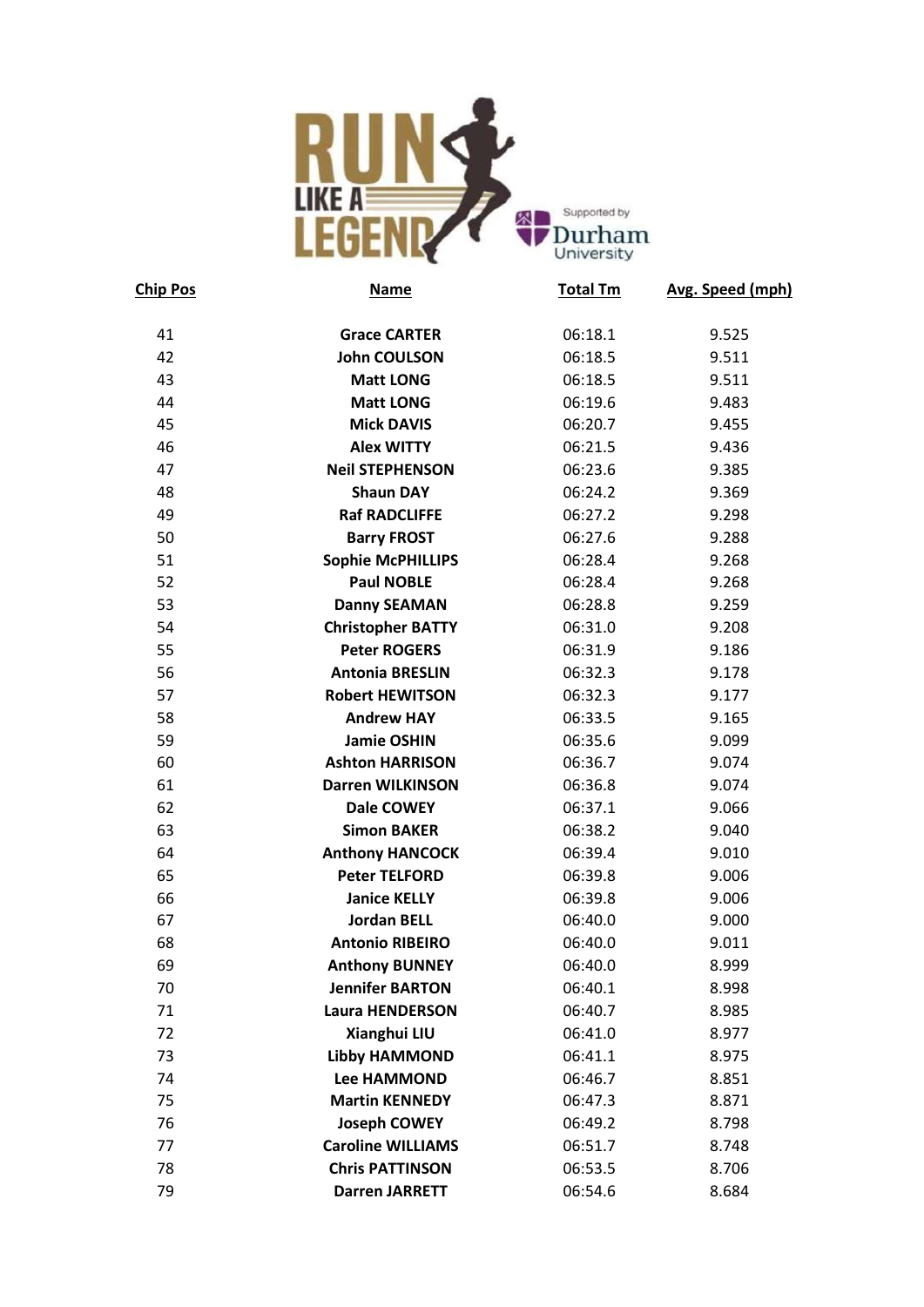

| <b>Chip Pos</b> | <b>Name</b>                   | <b>Total Tm</b> | Avg. Speed (mph) |
|-----------------|-------------------------------|-----------------|------------------|
| 80              | <b>Alister ROBSON</b>         | 06:55.5         | 8.665            |
| 81              | <b>Joel FISHER</b>            | 06:55.5         | 8.664            |
| 82              | <b>Shaun NORDSTROM</b>        | 06:57.6         | 8.620            |
| 83              | <b>Cath PEAKIN</b>            | 07:00.3         | 8.553            |
| 84              | <b>Martyn RUSSELL</b>         | 07:01.6         | 8.539            |
| 85              | <b>Michael ROSS</b>           | 07:02.3         | 8.525            |
| 86              | <b>David WILSON</b>           | 07:02.7         | 8.516            |
| 87              | <b>Daniel ATKINSON</b>        | 07:03.6         | 8.498            |
| 88              | <b>Robert CLARK</b>           | 07:03.8         | 8.494            |
| 89              | <b>Kim BENNETT</b>            | 07:04.0         | 8.491            |
| 90              | <b>Emma CANTLE</b>            | 07:04.6         | 8.479            |
| 91              | <b>Laura HOPPER</b>           | 07:05.1         | 8.469            |
| 92              | <b>Lisa MARTIN</b>            | 07:05.7         | 8.456            |
| 93              | <b>Rob TELFORD</b>            | 07:08.0         | 8.410            |
| 94              | <b>Janet TELFORD</b>          | 07:09.5         | 8.382            |
| 95              | <b>Steven MILBURN</b>         | 07:12.9         | 8.328            |
| 96              | <b>Colin BOXALL</b>           | 07:13.5         | 8.305            |
| 97              | <b>Christopher WILLOUGHBY</b> | 07:14.5         | 8.286            |
| 98              | <b>Paul TAIT</b>              | 07:15.8         | 8.261            |
| 99              | <b>Joanne ALLISON</b>         | 07:16.6         | 8.246            |
| 100             | <b>Robert FLYNN</b>           | 07:17.9         | 8.221            |
| 101             | <b>Mark WATSON</b>            | 07:19.0         | 8.200            |
| 102             | <b>Louise COLLINS</b>         | 07:19.5         | 8.191            |
| 103             | <b>Andy POTTS</b>             | 07:19.5         | 8.19             |
| 104             | <b>Arthur CLAYDON</b>         | 07:19.9         | 8.184            |
| 105             | <b>Matthew CLAYDON</b>        | 07:20.5         | 8.172            |
| 106             | Diane WOOD                    | 07:20.6         | 8.170            |
| 107             | <b>Michelle CONNER</b>        | 07:22.0         | 8.145            |
| 108             | <b>Steve MANIFOLD</b>         | 07:24.2         | 8.105            |
| 109             | <b>Arif WIJAYANTO</b>         | 07:24.3         | 8.103            |
| 110             | <b>Geoffrey BATTEN</b>        | 07:24.9         | 8.092            |
| 111             | <b>Lynsey MANIFOLD</b>        | 07:26.2         | 8.068            |
| 112             | <b>David WHITE</b>            | 07:27.4         | 8.046            |
| 113             | <b>Paul LANCASTLE</b>         | 07:27.6         | 8.043            |
| 114             | <b>Dave PUNSHON</b>           | 07:30.4         | 7.993            |
| 115             | <b>Joanne DANBY</b>           | 07:31.1         | 7.981            |
| 116             | <b>Andrew HALSTEAD</b>        | 07:32.3         | 7.960            |
| 117             | <b>Andrew TROTTER</b>         | 07:35.4         | 7.905            |
| 118             | <b>Greig SHARPE</b>           | 07:35.7         | 7.900            |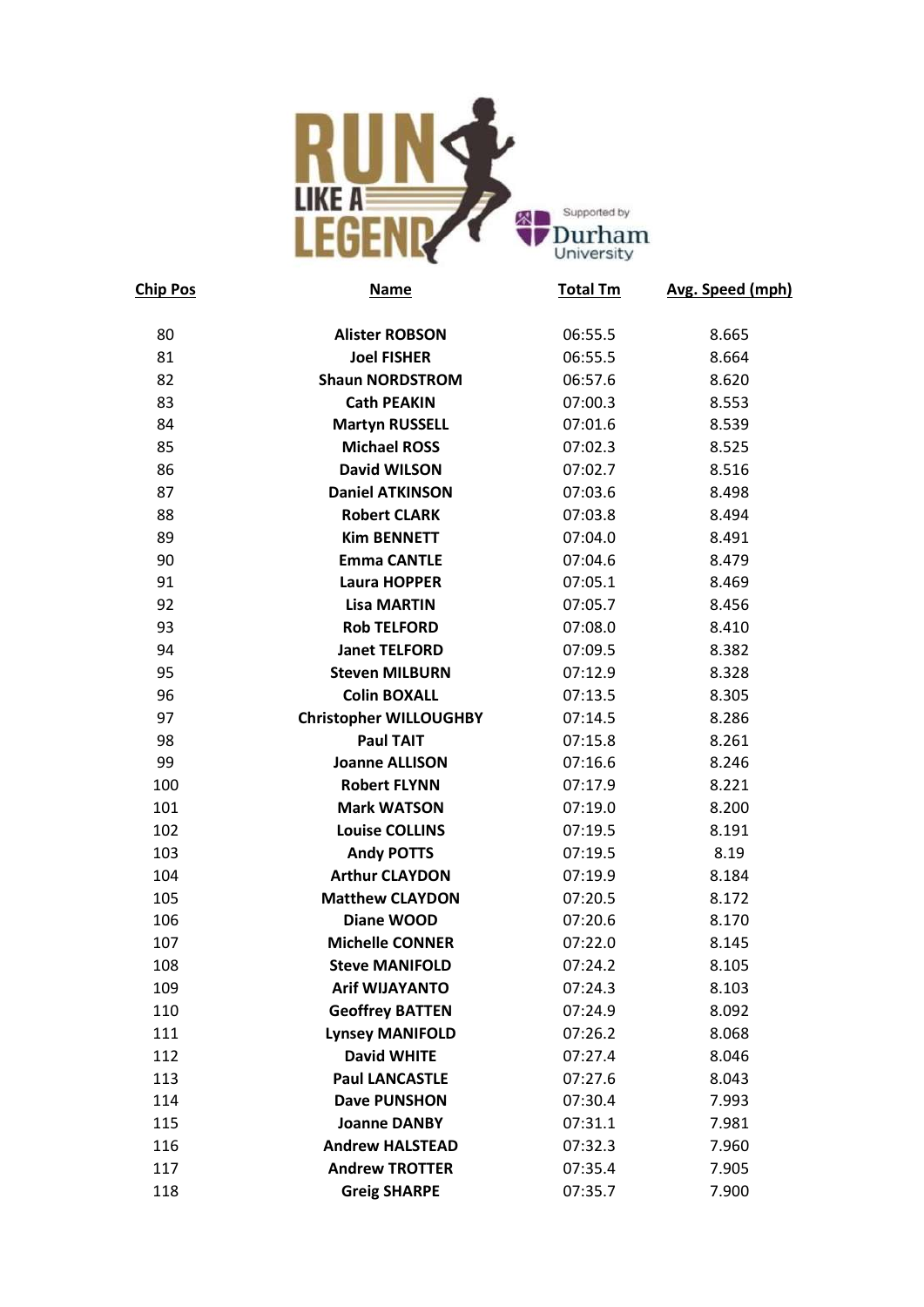

| <b>Chip Pos</b> | Name                     | <b>Total Tm</b> | Avg. Speed (mph) |
|-----------------|--------------------------|-----------------|------------------|
| 119             | <b>Alan LEE</b>          | 07:37.9         | 7.863            |
| 120             | <b>David FERGUSON</b>    | 07:39.3         | 7.838            |
| 121             | lan WADDINGHAM           | 07:40.8         | 7.813            |
| 122             | <b>Marc KAVANAGH</b>     | 07:42.1         | 7.791            |
| 123             | <b>James WALL</b>        | 07:44.5         | 7.751            |
| 124             | <b>Susan FEECHAN</b>     | 07:46.1         | 7.724            |
| 125             | <b>Mark REEVES</b>       | 07:46.7         | 7.714            |
| 126             | <b>Gemma WANDLESS</b>    | 07:48.7         | 7.681            |
| 127             | <b>Lewis OSHIN</b>       | 07:49.3         | 7.671            |
| 128             | <b>Christine WOODS</b>   | 07:50.2         | 7.656            |
| 129             | <b>Carolyn GALE</b>      | 07:50.9         | 7.644            |
| 130             | <b>Agnes KNUTELSKA</b>   | 07:55.1         | 7.578            |
| 131             | <b>Michael HIGGINS</b>   | 07:57.4         | 7.540            |
| 132             | <b>Laura KENNEDY</b>     | 07:57.8         | 7.555            |
| 133             | <b>Carolyn HOPPER</b>    | 08:00.5         | 7.492            |
| 134             | <b>Bex OAKENFULL</b>     | 08:01.1         | 7.484            |
| 135             | <b>Libby HAMMOND</b>     | 08:02.0         | 7.469            |
| 136             | <b>Isabelle MADDISON</b> | 08:02.5         | 7.457            |
| 137             | <b>Katie GREY</b>        | 08:03.2         | 7.450            |
| 138             | <b>George CAWKWELL</b>   | 08:04.2         | 7.435            |
| 139             | <b>Ashlea PARSONS</b>    | 08:04.6         | 7.428            |
| 140             | <b>Eve GORDON</b>        | 08:07.7         | 7.381            |
| 141             | <b>Andrew CORFIELD</b>   | 08:08.6         | 7.368            |
| 142             | <b>Joanne PATTERSON</b>  | 08:09.0         | 7.362            |
| 143             | <b>Brian PORTER</b>      | 08:09.5         | 7.355            |
| 144             | <b>Tracy CARTER</b>      | 08:09.9         | 7.345            |
| 145             | <b>Tracey ETCHELLS</b>   | 08:10.6         | 7.338            |
| 146             | <b>Oliver COWEY</b>      | 08:11.0         | 7.332            |
| 147             | <b>Catherine JAMES</b>   | 08:16.8         | 7.246            |
| 148             | <b>Femke VAN DREVEN</b>  | 08:17.0         | 7.243            |
| 149             | <b>Gemma HOLLAND</b>     | 08:18.2         | 7.226            |
| 150             | <b>Sharon BOXALL</b>     | 08:22.8         | 7.160            |
| 151             | <b>Matthew SCOTT</b>     | 08:24.0         | 7.143            |
| 152             | <b>Philip PARKER</b>     | 08:26.6         | 7.123            |
| 153             | <b>Jo LLOYD</b>          | 08:27.4         | 7.095            |
| 154             | <b>Elizabeth LAMB</b>    | 08:30.9         | 7.047            |
| 155             | <b>Jordan WILLIAMSON</b> | 08:36.5         | 6.983            |
| 156             | <b>Helen HEDLEY</b>      | 08:37.1         | 6.976            |
| 157             | <b>Carol GREEN</b>       | 08:40.6         | 6.915            |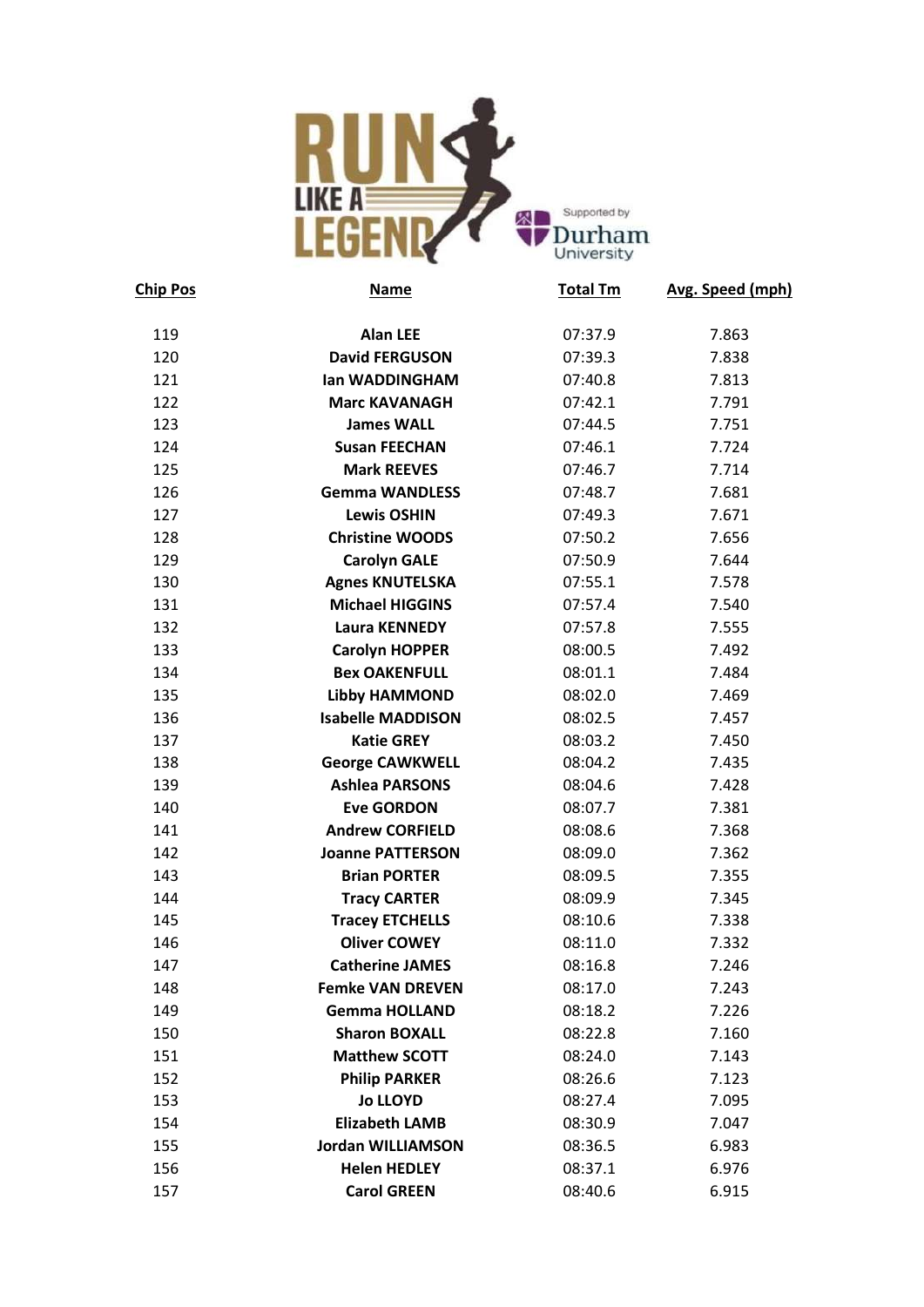

| <b>Chip Pos</b> | <b>Name</b>                  | <b>Total Tm</b> | Avg. Speed (mph) |
|-----------------|------------------------------|-----------------|------------------|
| 158             | <b>Sarah LAKE</b>            | 08:41.3         | 6.906            |
| 159             | <b>Lisa MARTIN</b>           | 08:47.0         | 6.831            |
| 160             | <b>Joe INGMAN</b>            | 08:47.7         | 6.823            |
| 161             | <b>Willow RICHARDS</b>       | 08:49.6         | 6.797            |
| 162             | <b>Steph ALDERSLADE</b>      | 08:50.6         | 6.784            |
| 163             | <b>Suzanne DAY</b>           | 08:55.8         | 6.718            |
| 164             | <b>Michael WISELY</b>        | 08:56.4         | 6.711            |
| 165             | <b>Sophie RIECKMANN</b>      | 08:58.1         | 6.690            |
| 166             | <b>Kay CARRICK</b>           | 08:58.2         | 6.689            |
| 167             | <b>Corinne WALTON</b>        | 09:00.1         | 6.665            |
| 168             | <b>Anne-Marie FISHER</b>     | 09:02.5         | 6.636            |
| 169             | <b>Helen BLACK</b>           | 09:15.4         | 6.482            |
| 170             | <b>Alex GORDON</b>           | 09:15.6         | 6.480            |
| 171             | Laura KENNEDY                | 09:20.0         | 6.428            |
| 172             | <b>Lynne GORDON</b>          | 09:21.2         | 6.415            |
| 173             | <b>Lucie HAMMOND</b>         | 09:22.2         | 6.403            |
| 174             | <b>Stephen WARDMAN</b>       | 09:22.5         | 6.400            |
| 175             | <b>Jennifer HARRISON</b>     | 09:23.3         | 6.390            |
| 176             | <b>Peter RUDD</b>            | 09:23.6         | 6.387            |
| 177             | <b>Julie TAYLORSON</b>       | 09:23.9         | 6.384            |
| 178             | <b>Catherine CANTWELL</b>    | 09:28.1         | 6.337            |
| 179             | <b>Gillian TAIT</b>          | 09:30.6         | 6.309            |
| 180             | <b>Hollie WATSON</b>         | 09:40.1         | 6.206            |
| 181             | <b>Rebecca WATSON</b>        | 09:40.1         | 6.206            |
| 182             | lan PAUL                     | 09:41.1         | 6.195            |
| 183             | <b>Xinyue ZHANG</b>          | 09:41.1         | 6.195            |
| 184             | <b>Rob BIRRELL</b>           | 09:43.6         | 6.169            |
| 185             | <b>Kay LATCHAM</b>           | 09:46.7         | 6.136            |
| 186             | <b>Carol HUTCHINSON</b>      | 09:46.7         | 6.136            |
| 187             | <b>Stacey WESTRAY</b>        | 09:47.3         | 6.129            |
| 188             | <b>Hayley PEARSON</b>        | 09:50.8         | 6.094            |
| 189             | <b>Deborah HAYDEN-HESLOP</b> | 09:59.8         | 6.002            |
| 190             | <b>Claudia MUNIZ-PORLEY</b>  | 10:07.5         | 5.926            |
| 191             | <b>Clare BAYLISS</b>         | 10:41.8         | 5.609            |
| 192             | <b>Joanne HAMMOND</b>        | 11:00.3         | 5.452            |
| 193             | <b>Sophie MCPHILLIPS</b>     | 11:07.1         | 5.396            |
| 194             | <b>Sandra REEVES</b>         | 11:09.5         | 5.377            |
| 195             | <b>Rebecca DONEY</b>         | 11:34.0         | 5.188            |
| 196             | <b>Carol PEAKIN</b>          | 11:55.2         | 5.035            |